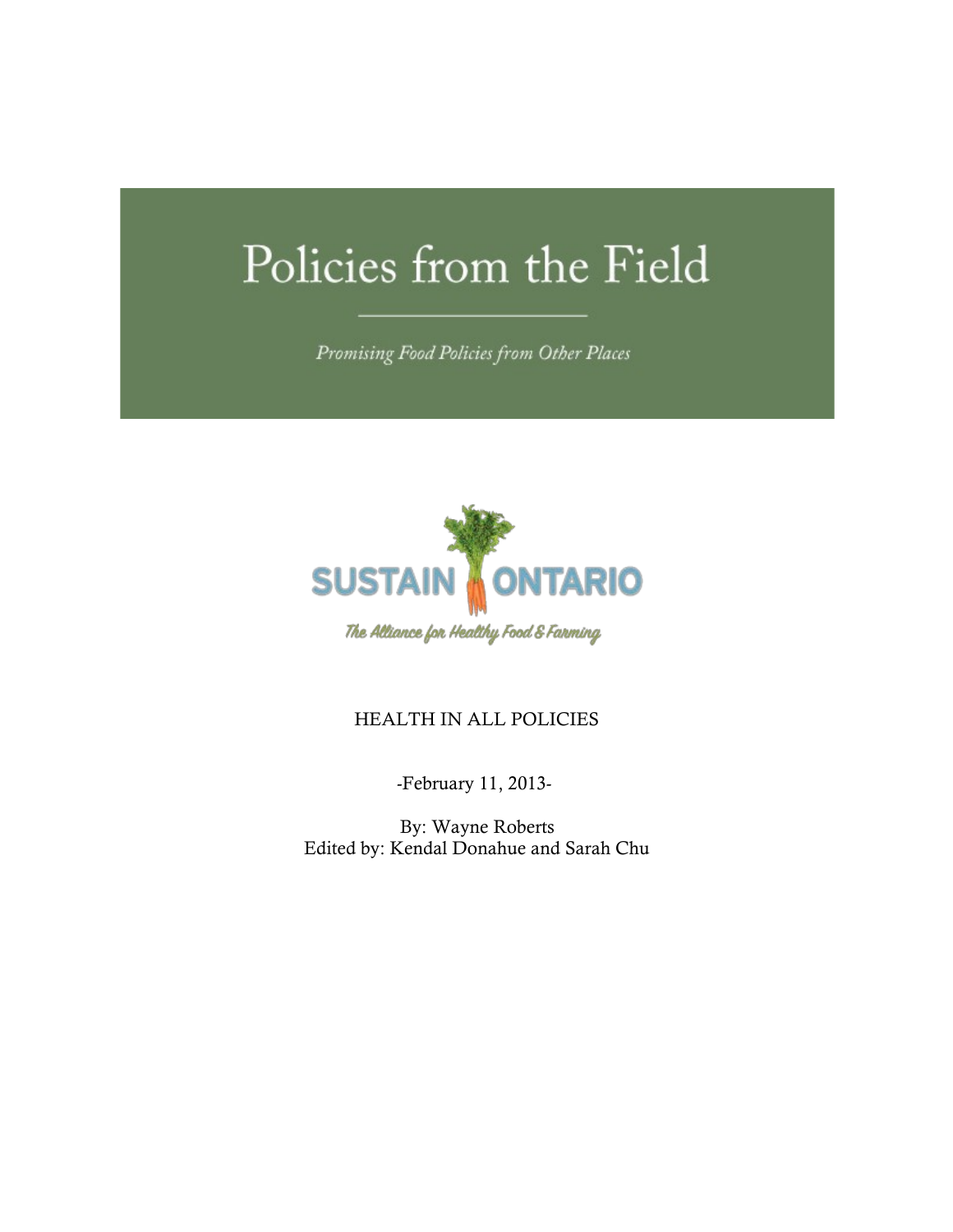#### **ABSTRACT:**

A wide range of policies can influence health, ranging from employment and education strategies to promoting healthy eating and active lifestyles. This short paper will offer examples from Finland, South Australia, and the World Health Organization to illustrate how innovative thinking around health can be used to increase the health of the population while also reducing health care costs.

In 2008-2009, Ontario's health care costs reached \$44.6 billion, 46% of the province's total operating budget. A growing population, an ageing demographic, and increasing rates of major diseases (both new and emerging) are posing major challenges to public health.

Since many of the determinants of health are affected not only by Health Departments but also by policies and programs from across government, many countries around the world are shifting toward a Health in All Policies (HiAP) approach. This approach takes a broader view of societal health determinants, focuses on health promotion, and uses all available measures in government policy to increase opportunities for healthy choices and ultimately healthy lifestyles.

Finland, the European Union, and South Australia serve as three examples of how innovative thinking around health can be used to increase the health of the population while also reducing health care costs. Moreover, it reflects a growing recognition among nations that a healthy population is a key to maintaining a healthy, competitive, and sustainable economy.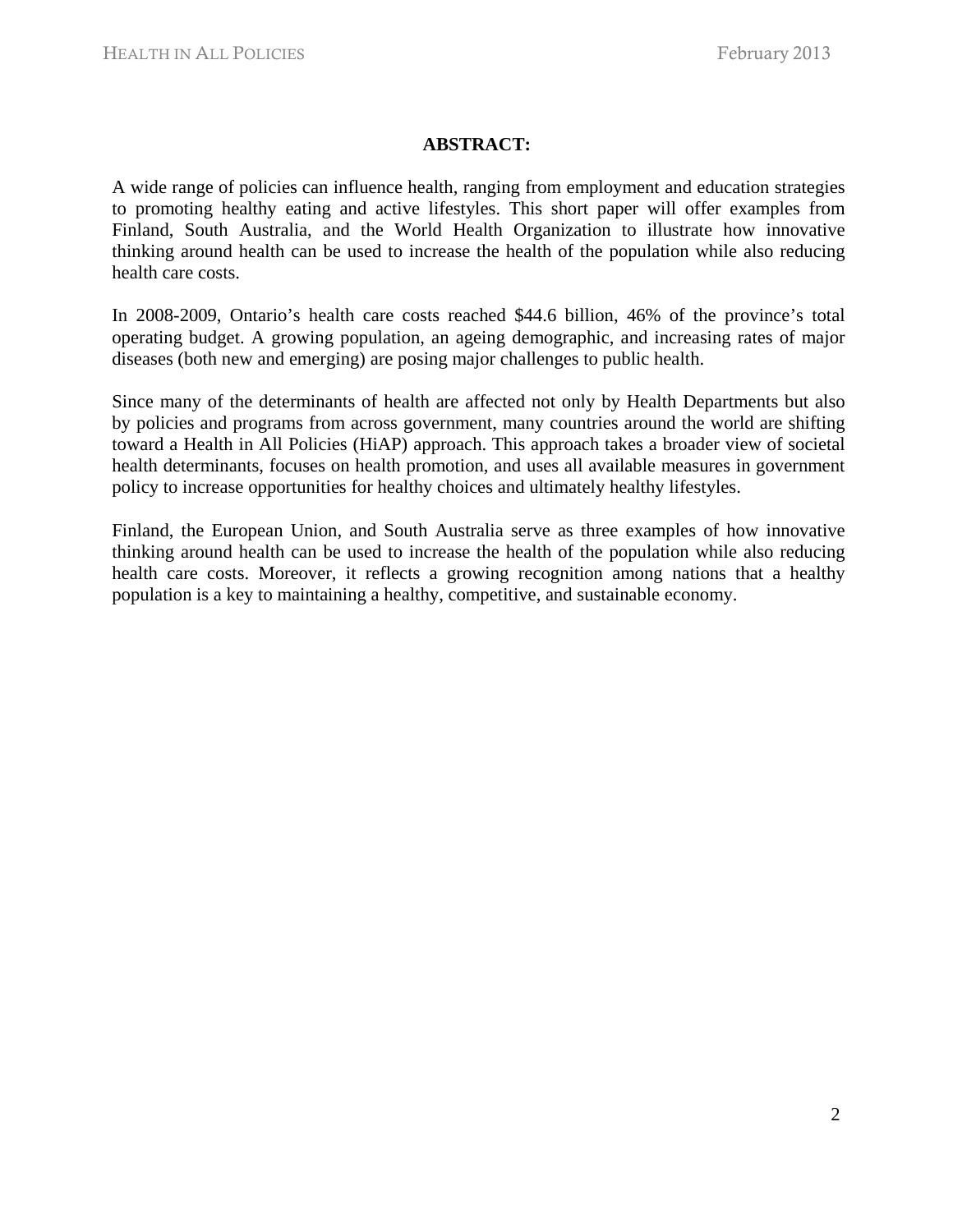## **TABLE OF CONTENTS**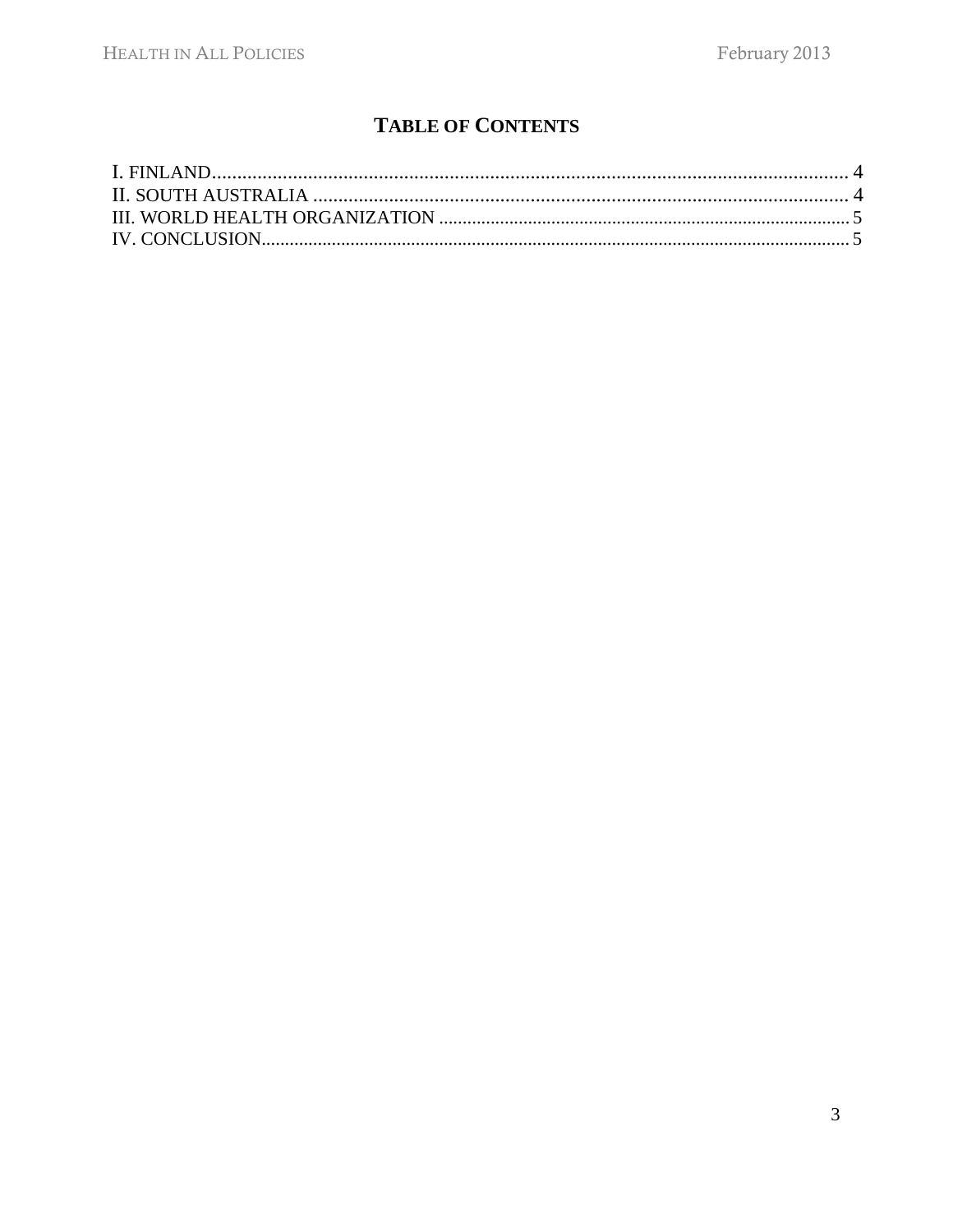#### **I. FINLAND**

Finland overcame high rates of chronic disease to become a model for cost-effective and diseasepreventing healthcare during the 1990s when it spearheaded what's now known as Health in All Policies (HiAP). The HiAP approach highlights the fact that a wide range of factors influences health, ranging from government decisions on taxation, transportation, education, and agriculture. The Finnish government recognized that it was only logical that government as a whole, rather than solely the health department, look through a health lens before finalizing policy decisions that affect the wellbeing of the population.

Prior to incorporating health in all its government policies, Finland's health and medical expenditures were above average for the EU and other Nordic countries and chronic disease trends were on the rise.

Since changing course during the 1990s, Finland has extended life expectancy for women by seven years and for men by nine years. The death rate from circulatory diseases during the 1960s, one of the highest in the world, was cut in half by 2000. More recently, Finland was evaluated as spending below the EU average on health for slightly better results. According to Dr. Liisa Hyssala, Minister of Health and Social Services, "these outcomes are not only based on advancing preventive and curative health care services, but, in particular, on the creation of and support for healthy living conditions and ways of life."

Today, Finland is recognized worldwide as a leader in getting various ministries to champion the cause of health promotion, becoming a model for the European Union and South Australia. In the EU, all policies are required by the EU treaty to follow the HiAP approach.<sup>ii</sup> The HiAP approach has also been acclaimed by the World Health Organization and promoted as a model to best inform policy making in other countries.

#### **II. SOUTH AUSTRALIA**

South Australia has achieved global prominence in public health circles because it incorporated the HiAP approach into its strategic plan. This integrated approach to health is expected to lead to improved economic, environmental, and social impacts.

To give an example, this new approach of putting health on the to-do list of all government departments in South Australia is expected to pay off economically. Pro-active health policies are money-makers because healthier workers are absent from work less often and for shorter time periods, rely on less expensive drug and medical plans, and will be able to choose part-time work until later in life. This is an especially important consideration for areas of the world (of which Ontario is one) where large bulges of the population are either too young or too old to participate in the fulltime mainstream workforce.<sup>iii</sup> South Australian government officials also anticipate that HiAP will be a catalyst to a strong local food economy; one that is heavily spiced with serious job-creating, community-based, health-promoting businesses.